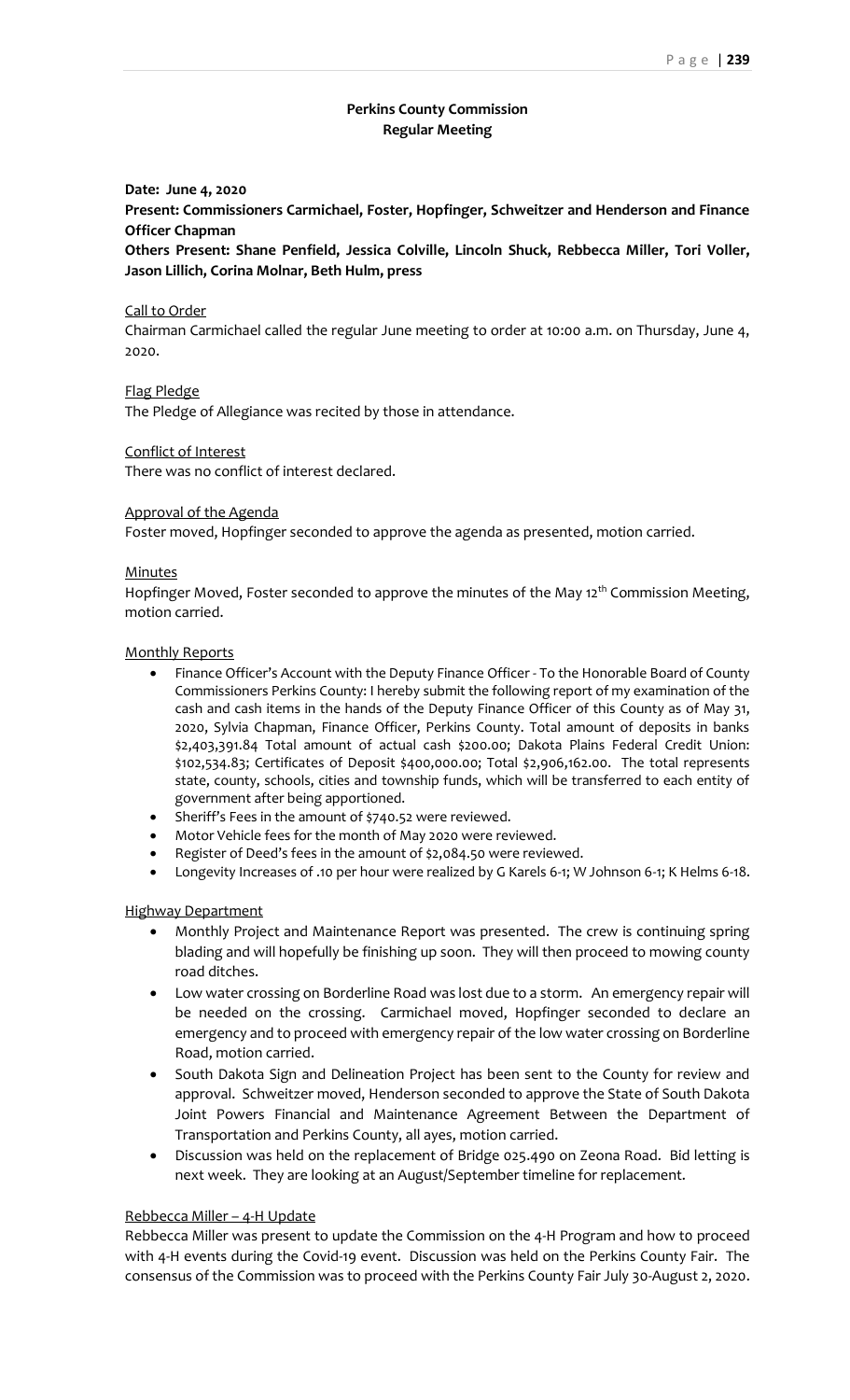# Bison Commercial Club

Tori Voller was present on behalf of Bison Commercial Club to request permission to use the courthouse lawn and plugins if needed for the annual Gala Day Celebration. Schweitzer moved, Foster seconded to allow the Bison Commercial Club to utilize the courthouse lawn and plugins if needed during Gala Days, motion carried.

### Lemmon EMT Association

Shane Penfield gave an update on the Lemmon EMT Association. Several individuals have completed the EMT course. The Lemmon EMT Association has re-organized and the list of members is on file in the Perkins County Finance Office.

### Budget

- Jason Lillich was present on behalf of Three Rivers Mental Health and Chemical Dependency Center to request a 2021 subsidy amount of \$7,500. 40% of Three River's clientele comes from Perkins County. The 2020 subsidy amount was \$6,000.
- Written requests have been received by the following:
	- o Meadow Fire Department \$5,000
	- o Sorum Fire Department \$5,000
	- o Lodgepole Fire Department \$5,000
	- o Bison Senior Citizens \$1,500
	- o Perkins County Fairboard \$16,500
	- o LIVE Inc. \$5,000
	- o Perkins County Conservation District \$25,000
	- o Tri-County Conservation District \$2,850
	- o Lemmon Area Charitable & Economic Development Corp \$30,000

# Executive Session

Schweitzer moved, Foster seconded to declare Executive Session to discuss personnel at 11:16 am, motion carried. Chairman Carmichael declared the meeting in regular session at 11:30 am.

DOE Corina Molnar

- Schweitzer moved, Henderson seconded to approve the new hire of Lila Teigen as Deputy Director of Equalization at \$18.26 per hour with an effective date of June 1, 2020 and health insurance effective July 1, 2020, motion carried.
- Hopfinger moved, Foster seconded to allow DOE Corina Molnar to hire part-time summer help at a rate of \$13.93 per hour, motion carried.
- Perkins County Reappraisal Guidelines were reviewed by the Commission.
- The State of South Dakota One Call Board (811) has requested the Shapefiles for Perkins County at no cost. Schweitzer moved, Henderson to provide the Perkins County Shapefiles, one time at no cost, to the State of South Dakota One Call Board (811), motion carried.

Finance Officer Chapman

- Foster Moved, Schweitzer seconded to declare the 2008 Ford Crown Victoria VIN 2FAFP71VX8X151648 surplus and to transfer the title to the City of Lemmon, motion carried.
- The SD Department of Health has forwarded the South Dakota Department of Health, Division of Family and Community Health Agreement for WIC services. Henderson moved, Foster seconded to authorize Chairman Carmichael as signatory on agreement with the South Dakota Department of Health, Division of Family and Community Health for WIC services, motion carried.
- The Perkins County Courthouse air conditioner in the Courthouse is not working at full capacity. A proposal for fixing the unit was obtained from Johnson Controls. Schweitzer moved, Henderson seconded to accept the proposal from Johnson Controls to repair the air conditioner in the amount of \$2,027.31, motion carried.
- Foster moved, Henderson seconded to remove Paulette Fero and Paula Kopren as signatories and to add Sara Stadler and Wendi McCall as signatories at Dakota Plains Federal Credit Union accounts, motion carried.